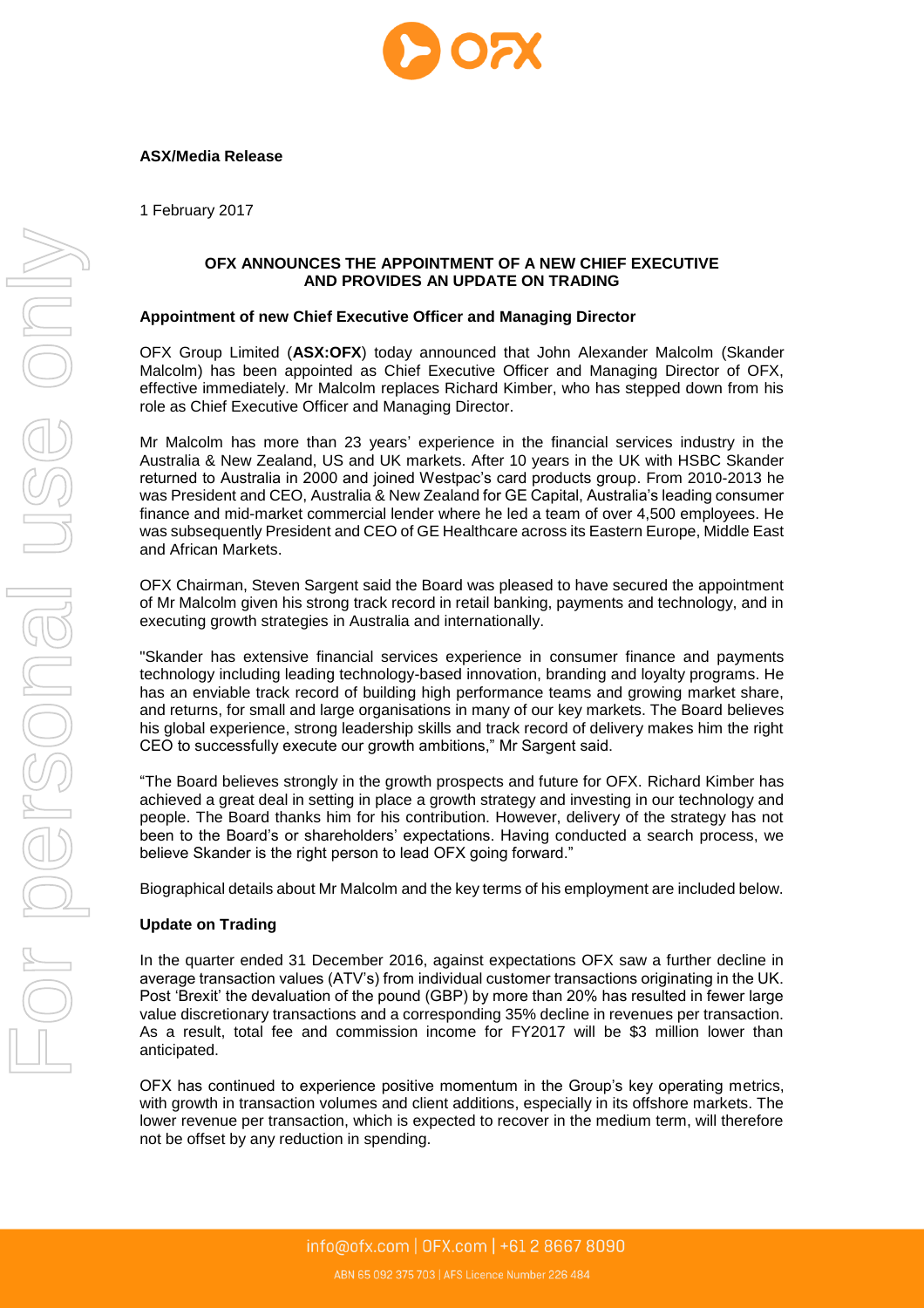

Due to the ongoing roll-out and refinement of its performance-based marketing program, client additions in Australia during Q3 were below expectations. However, these are expected to improve through the remainder of the year as spend is allocated to mediums that generate the highest returns.

Given the factors outlined above, statutory EBTDA for FY2017 is now expected to be between \$27.5 million and \$28.5 million with statutory NPAT of at least \$19.0 million.

"Today's update on trading is disappointing. While softer market conditions in the UK as a result of Brexit have resulted in lower average transaction values, the revenue uplift from our marketing program in Australia during the third quarter and into January has not been as significant as we had hoped.

"The Board firmly believes that the growth opportunities for OFX, both domestically and abroad are substantial and that the long term outlook for the business is very strong. We look forward to keeping shareholders updated on our progress" Mr Sargent concluded.

### **Investor Teleconference**

An invitation-only conference call with OFX Chairman Steven Sargent and CFO Mark Ledsham will be held at 09.30 today. For further information please contact Matt Gregorowski at Citadel-MAGNUS on +61 2 8234 0100 or [mgregorowski@citadelmagnus.com](mailto:mgregorowski@citadelmagnus.com)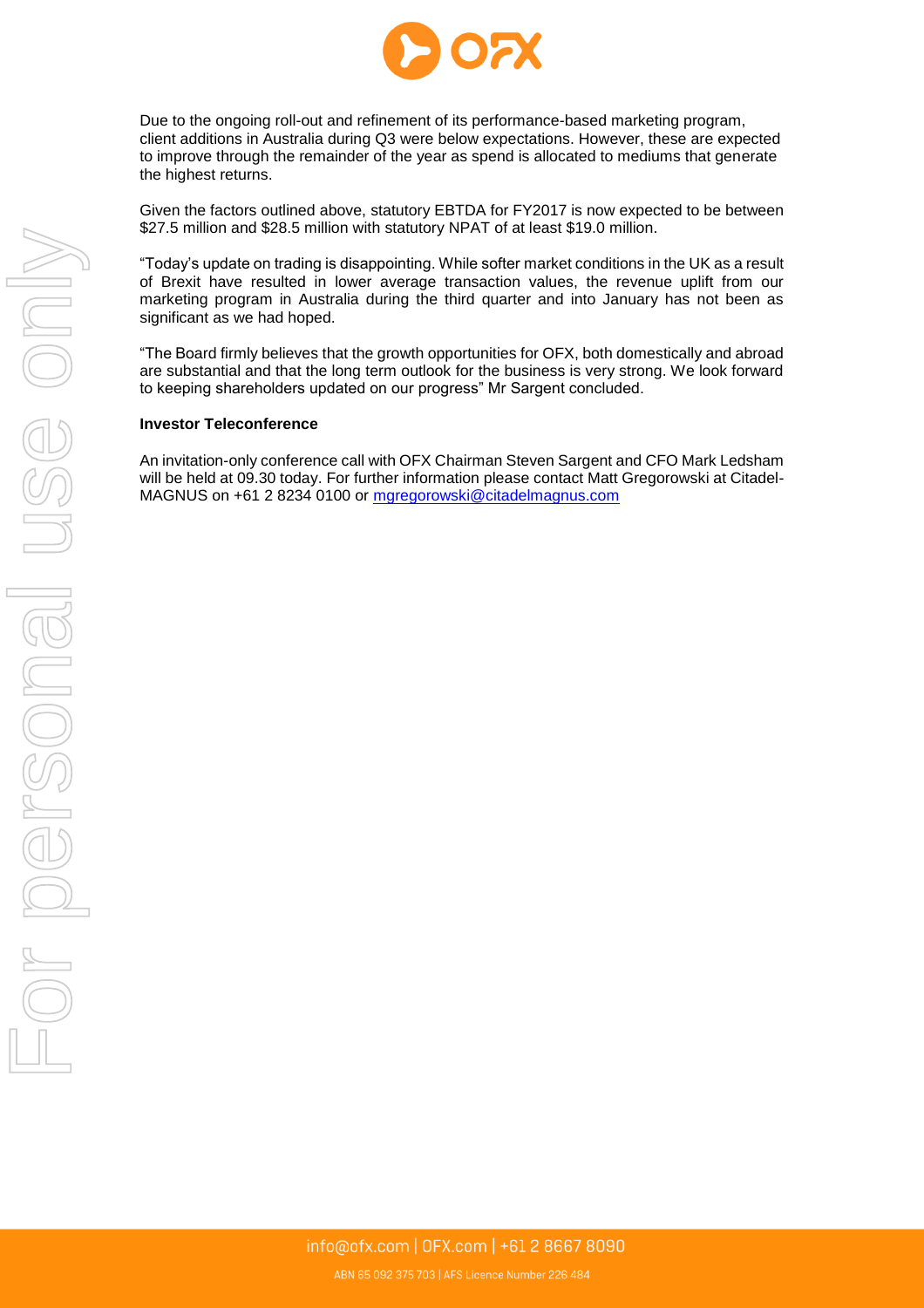

# **Biographical details - Skander Malcolm**

### **Education**

Bachelor of Economics, The University of Sydney

## **Key roles**

| <b>Period</b> | Company                                         | Role                                     |
|---------------|-------------------------------------------------|------------------------------------------|
| 2013-2016     | GE Healthcare, Eastern & African Growth Markets | President & CEO                          |
| 2010-2013     | GE Capital, Australia & New Zealand             | President & CEO                          |
| 2005-2010     | GE Capital, Australia & New Zealand             | Managing Director, Retailer<br>Solutions |
| 2003-2005     | GE Capital, Australia & New Zealand             | Managing Director, Card<br>Solutions     |
| 2000-2003     | <b>Westpac Banking Corporation</b>              | Senior Manager, Card<br><b>Products</b>  |
| 1990 - 2000   | Household International (HSBC)                  | <b>Various Leadership Roles</b>          |

## **Summary background**

Mr Malcolm has over 23 years' experience in the financial services sector in Australia, the United Kingdom and United States including 10 years with GE Capital. Since 2013, Mr Malcolm has been President and CEO of GE Healthcare's Eastern European, Middle East and African markets.

In 2003 Mr Malcolm joined GE Capital Australia & New Zealand, the company's largest region outside the US with 4,500 staff and servicing 3 million consumers and more than 100,000 SMEs. In 2010 he was appointed President and CEO and led the company through the funding constrained post global financial crisis period.

Prior to joining GE Capital, Mr Malcolm held several senior leadership roles at Household International in the UK, now part of HSBC, and Westpac Bank. At Household International he helped to launch the UK's first and largest pure digital personal loan business, Hamilton Direct Bank, which grew to over £3 billion in its first five years. At Westpac, Australia's 2nd largest card issuer, he helped to launch the Virgin Money Credit Card partnership.

Mr Malcolm holds a Bachelor of Economics degree from The University of Sydney.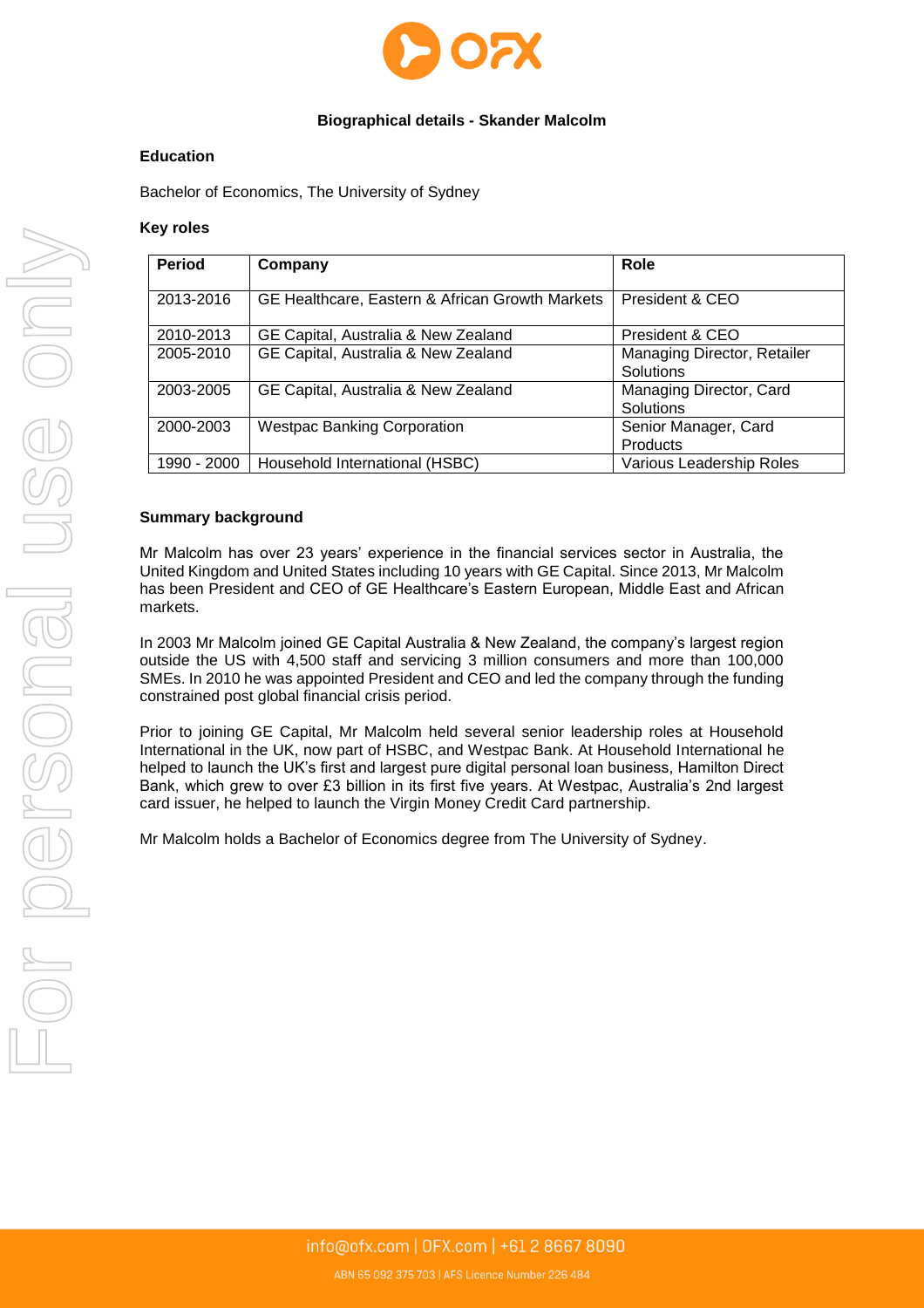

# **Summary of key terms of Mr Malcolm's employment as Chief Executive Officer and Managing Director**

| Appointment                   | Mr Malcolm has been appointed to the position of<br>Managing Director and Chief Executive Officer.                                                                                                                                                                                      |  |
|-------------------------------|-----------------------------------------------------------------------------------------------------------------------------------------------------------------------------------------------------------------------------------------------------------------------------------------|--|
| Commencement Date and<br>Term | 1 February 2017. The appointment is ongoing with no fixed<br>term until terminated in accordance with the termination<br>provisions summarised below.                                                                                                                                   |  |
| <b>Duties</b>                 | The duties of Mr Malcolm are those expected of a Chief<br>Executive Officer and Managing Director, reporting to and<br>receiving directions from the Board. Mr Malcolm is also to<br>comply with OFX's policies as applicable from time to time.                                        |  |
| <b>Fixed Remuneration</b>     | \$650,000 per annum (including superannuation), which will<br>be reviewed annually.                                                                                                                                                                                                     |  |
| Short Term Incentive (STI)    | Mr Malcolm is eligible for a discretionary annual short term<br>incentive.                                                                                                                                                                                                              |  |
|                               | STI is discretionary and subject to performance conditions<br>set by the Board, involving a mix of group financial<br>measures and individual non-financial measures.                                                                                                                   |  |
|                               | The initial STI target is \$750,000 in FY2018. The target STI<br>will be reviewed annually.                                                                                                                                                                                             |  |
|                               | Half of any STI awarded for FY2018 will be paid in cash<br>following the end of the performance year, with payment of<br>the other half deferred, subject to shareholder approval, to<br>be delivered each year over two years at 30 June 2019 and<br>30 June 2020.                     |  |
|                               | The deferred STI will be delivered in shares, rights or other<br>security determined by the Board.                                                                                                                                                                                      |  |
| Long Term Incentive           | Mr Malcolm will be eligible to participate in the OFX<br>Executive Share Plan (ESP). Mr Malcolm will be eligible to<br>be offered an annual LTI grant equal to the value of<br>\$600,000, subject to the terms of the ESP and any terms<br>of invitation, including vesting conditions. |  |
|                               | For FY2017, subject to shareholder approval and the<br>terms of any invitation, Mr Malcolm will receive 3 LTI<br>tranches, each equal to his LTI target of \$600,000.                                                                                                                   |  |
|                               | Mr Malcolm will not be offered an LTI grant in FY2018 or<br>FY2019.                                                                                                                                                                                                                     |  |
|                               | Each tranche of shares will be tested for satisfaction of the<br>relevant vesting conditions as set out in any invitation over<br>the performance period specified in any invitation.                                                                                                   |  |
| <b>Termination Provisions</b> | 6 months by either party, or payment in lieu by OFX. Nil in<br>circumstances<br>including<br>wilful<br>certain<br>serious<br>or<br>misconduct.                                                                                                                                          |  |